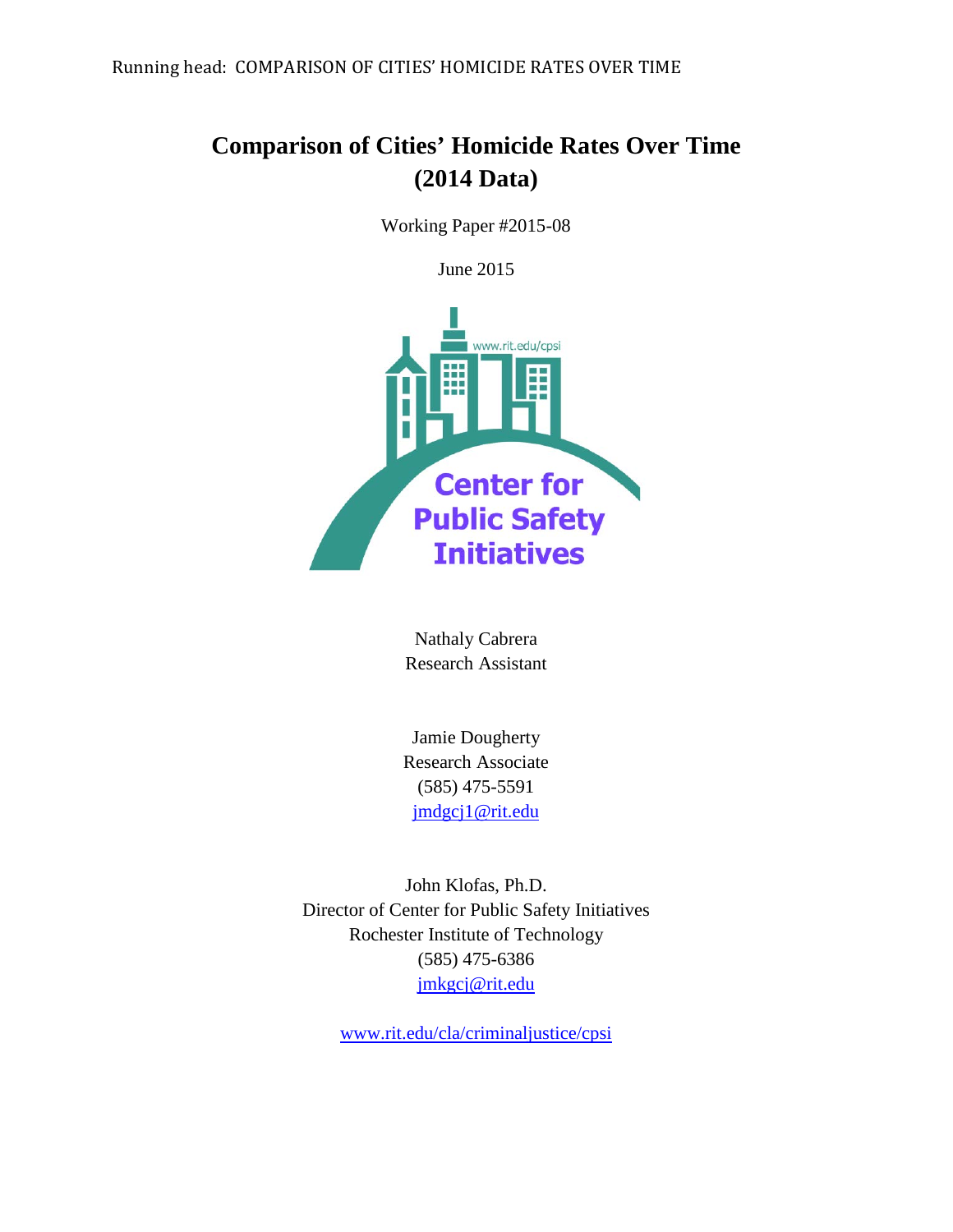This paper summarizes data showing how Rochester, NY's homicide rates have changed in the last fourteen years, with the ultimate goal of using this data in community violencereduction planning. It compares the homicide rates of cities of different and similar population sizes, demographics, and poverty concentration to homicide rates in Rochester, NY. We compare Rochester to other cities to study which cities have and have not achieved significant reductions in homicide rates. A closer analysis of cities that have done well in lowering homicide rates will be the goal of future papers.

The analysis relies on data from the U.S. Census from 2000 and 2010 for each city, the number of homicides as recorded by the FBI (for 2000 through 2013), and local sources such as newspapers (for 2014 and some from 2013). The data is displayed in different formats to facilitate the comprehension of any changes in the data's patterns since 2000, with a focus on the Rochester area. We used the FBI Uniform Crime Reporting (UCR) data for the number of homicides in each year in every city from 2000 to 2013. Because yearly UCR data is not published until the Fall of the following year, we used homicide counts published in local newspapers for 2014 rates. Census data from 2000 and 2010 allowed us to have an approximation of the population for calculating the homicide rates.

It is important to note that there is a technical difference between the terms "murder" and "homicide." The legal definition of homicide includes justifiable homicides, which may not necessarily be criminal in nature (Legal Dictionary, 2013). Therefore, homicide is a broad category. Murder is a type of criminal homicide. The FBI's Uniform Crime Report uses the term "murder" to describe "murder and no negligent manslaughter as the willful (non-negligent) killing of one human being by another" (Federal Bureau of Investigations, 2011).

Comparing the frequency (or raw number) of any crime without mentioning the differences in the cities' populations would be misleading; therefore the rates of crimes must be compared. Most often, when comparing large metropolitan areas, rates are calculated as the number of homicides per 100,000 people who live in the city. The formula used here is:  $\lceil$ (number of homicides/population) x 100,000]. Rates are calculated out of 100,000 rather than as percentages (out of 100) because homicide is rare, and percentages are therefore very low.

Data have shown that U.S. homicide and violence rates in general have been steadily dropping since the early 1990's. The overall rate of homicides in the United States has been declining from 9.5 homicides per 100,000 people in 1993 to 4.5 per 100,000 in 2014 (Siegel,

1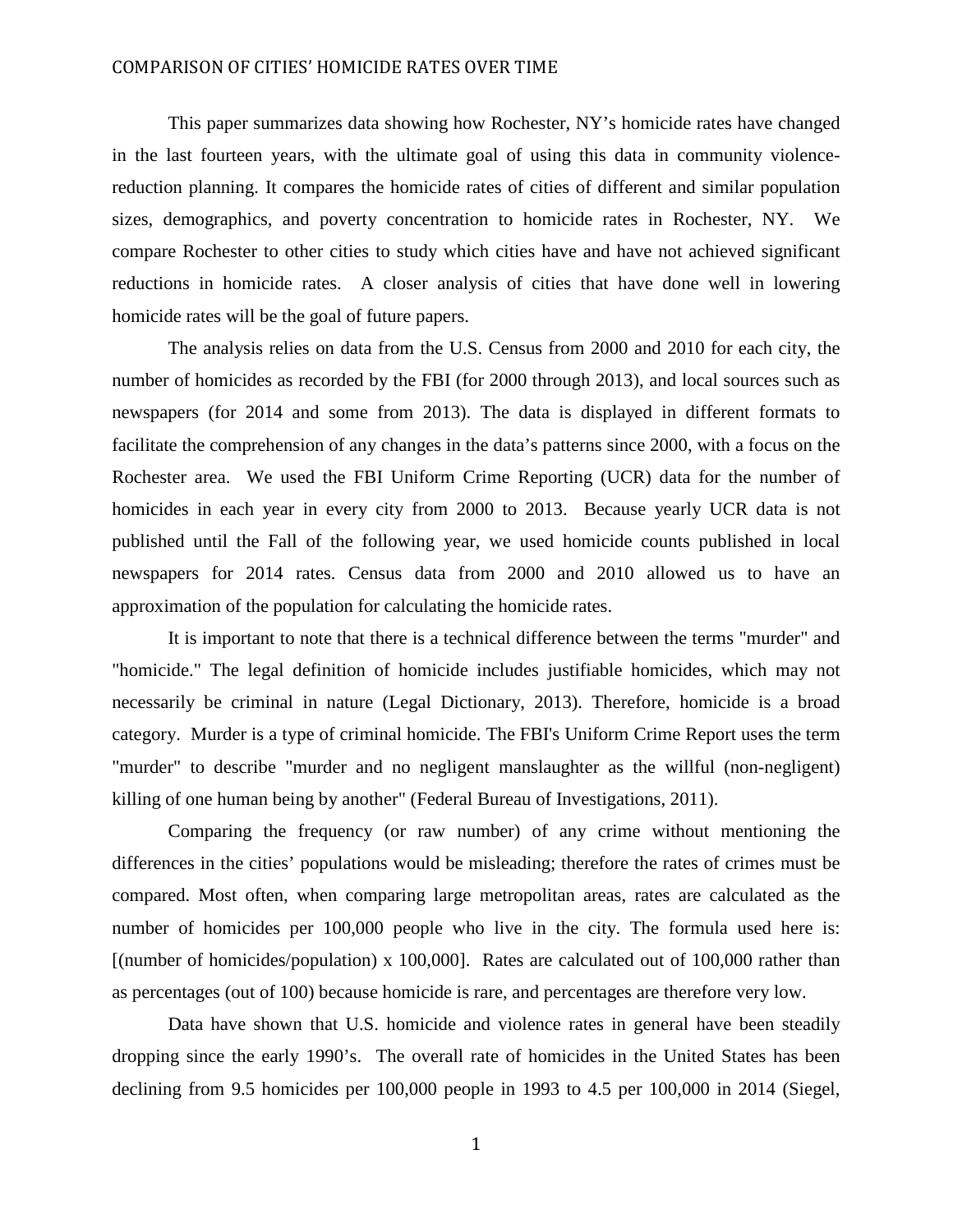2011). Figure 1 shows the pattern of how homicide rates have changed from 2000 to 2014 for our sample on average compared to Rochester and the national average. (Rochester has a much more irregular pattern because the curves get "smoothed out" when you average cities' rates, as is done for the U.S. average and our sample's average.) Also, the sample's average is higher than the U.S. average because our sample includes only cities, and homicide rates are higher in cities than in suburban or rural areas. Rochester's homicide rate since 2007 has been decreasing, and the peaks in 2010 and 2013 do not reach the peak in 2002.





Although no studies have been able to determine a definitive reason why homicide rates have been dropping since the early 1990's in the U.S. overall, we can make some assumptions based on the data. To test our hypothesis that there was a significant drop in the U.S. homicide rate in 2008, we conducted a two-sample t-test. We found that the average number of victims from 2008 to 2014 is significantly different from the average number of victims from 2000 to  $2007$  (p<0.02). However, notice that this does not explain why a drop occurred; more variables like the ones we address next can help determine why the homicide rate has declined.

In Rochester, NY, we looked at what may have happened in 2007 to lower the homicide rate. Some of the potential factors may include the implementation of evidence-based strategies by the Rochester Police Department, such as problem orientated policing, hot spot policing, street outreach, procedural justice, focused deterrence, and crime prevention through environmental design (CPTED). Also, in 2007, Federal authorities in Rochester dismantled a gang (called Murder Unit) operating in the 800 block of Joseph Avenue after neighborhood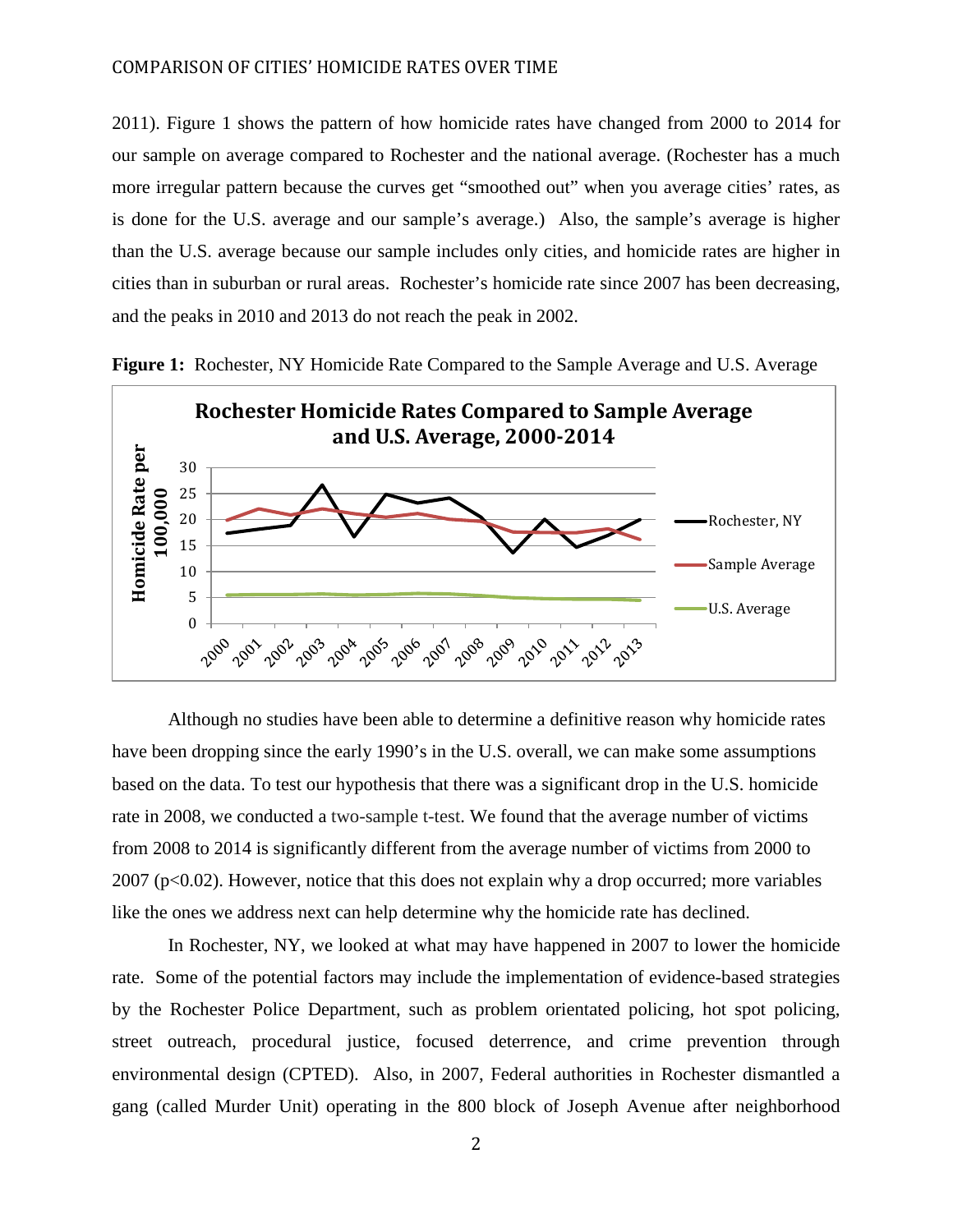complaints triggered a three year investigation involving Rochester Police, the Monroe County District Attorney's Office, and the Bureau of Alcohol, Tobacco, and Firearms. It ended with eleven members of the gang being sentenced to federal prison terms of up to 16.5 years on conspiracy charges. Two other Murder Unit members were prosecuted and convicted in state courts. Lastly, political changes may have influenced the homicide rates and the functioning of the police department. For example, in 2006, Robert Duffy became the city's Mayor. Mayor Duffy had worked in the Rochester Police Department since 1976 and was the deputy chief from 1992 to 1998 and the chief of police from 1998 to 2005. His governance may have addressed homicide prevention differently than prior administrations.

It is well-known that higher rates of poverty often correlate to higher homicide rates. According to the website City-Data, 25.9% of Rochester residents had income below the poverty level in 2013, contrasting with 14.6% of New York State residents overall being below the poverty level. Figure 2 shows the census tracts in Rochester that have the highest levels of poverty. However, when we compare data from the 2010 and 2000 census, we see that there were not significant changes in the poverty level in Rochester.

### **Figure 2: Percentage of People Living Below the Poverty Level in 2013** (Source: Rochester Area Community Foundation)

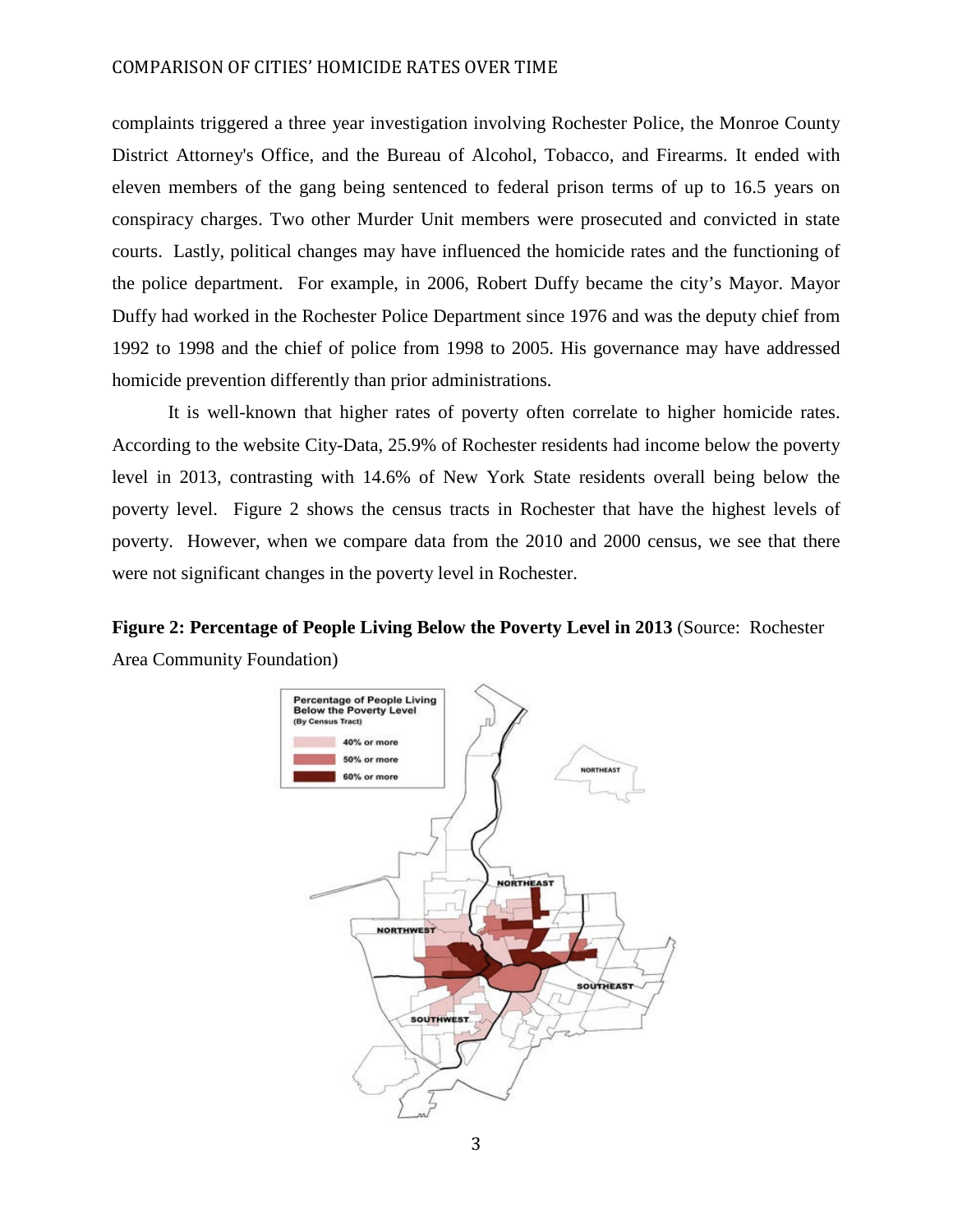While there was no variation in the city's overall poverty level, Figure 3 shows the variation in the percent change in poverty level by census tract across the city. Depending on the area, poverty level changes ranged from a 10% decrease to a 45% increase in poverty rates. Darker spots indicate areas census tracts that have seen an increase in poverty levels from 2000 to 2010. The map shows that the poverty rate from 2000 to 2013 has not changed or only had small changes in some areas, but overall, significant changes are not evident. Therefore, it is unlikely that changes in the city's homicide rates can be attributed to changes in the poverty level. If anything, Rochester's poverty rates have increased while the homicide rates have decreased. However, an in-depth analysis (beyond the scope of this paper) would have to be done to show whether census tracts that have had an increase in poverty rates have also seen an increase in homicide rates compared to other areas of the city.

## **Figure 3: Percent change in the Rochester, NY Population Living Below the Poverty Level from 2000 to 2010 (City-data.com)**

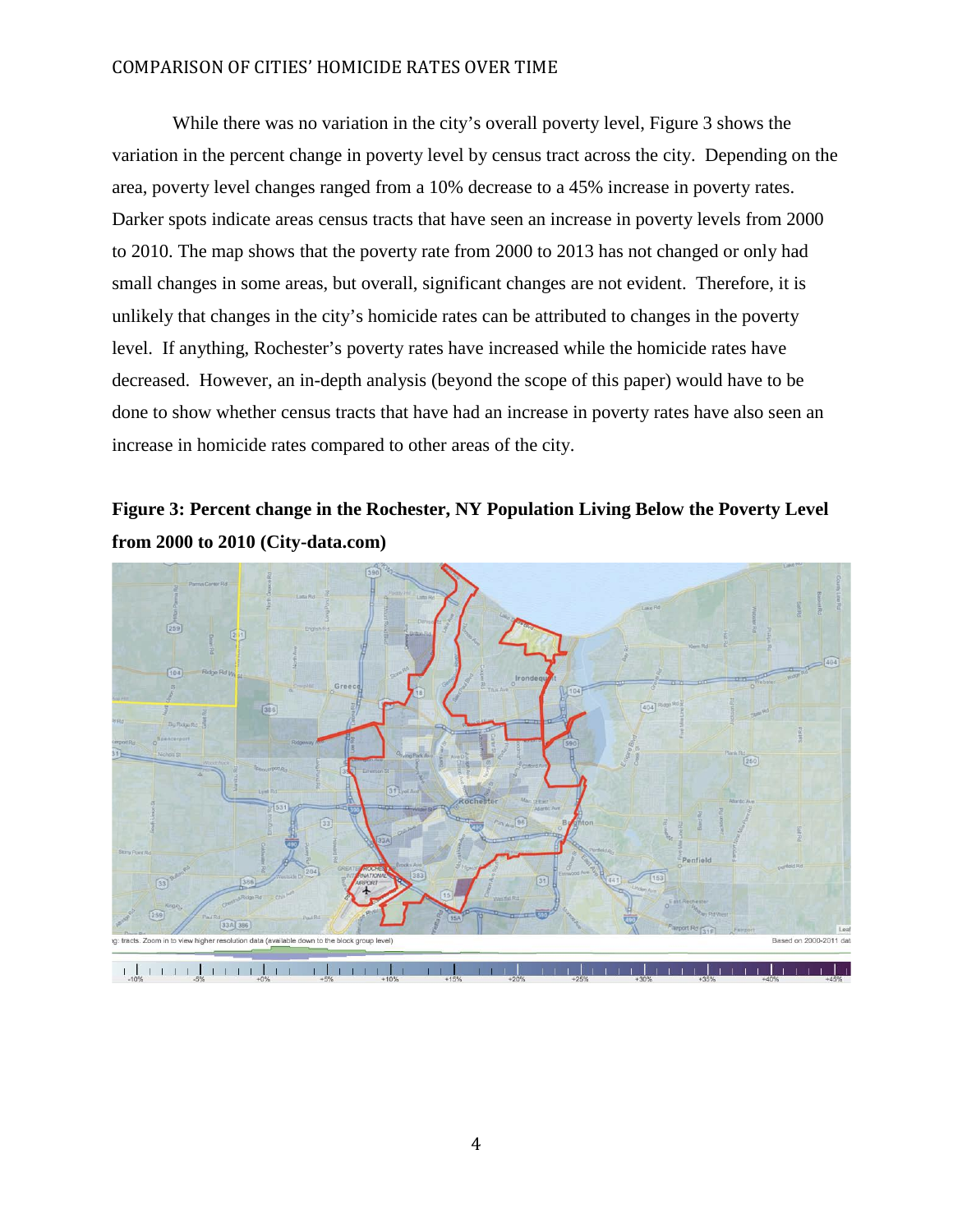The next figure shows Rochester's homicide rate compared to cities similar in population size to Rochester. A similar pattern in Buffalo, NY; Little Rock, AR; and Rochester, NY can be appreciated, telling us that homicide rate changes over time may have a similar pattern in cities that have similar population sizes. Nonetheless, other factors that we did not consider may also take place that affect these patterns within these cities.

**Figure 4: Rochester's Homicide Rates from 2000 to 2014 Compared to Cities with Similar Population Size within our Sample**



Besides Anchorage, AK and Richmond, VA, all the cities that we choose for this graph had homicide rates average between 12 and 25 homicides per 100,000 residents in each year from 2000 to 2014. Richmond clearly had the largest change in homicide rates among these cities. Richmond, VA started a homicide reduction program in 2005 that may account for the significant change shown in the data set. This program is a strategic/tactical intelligence-based approach for reducing homicides that aimed to use data related to homicides to create predictive crime reports. Data included time, day, holidays, weather, moon phases, city events, paydays, and crime records, and they collected data for at least the prior five years (Russel, 2009). However, some other key factors surely contributed to the drop in homicides rates in Richmond, but such analysis is beyond the scope of this paper.

The next figure shows Rochester, NY's homicide rate compared to cities with over 2 million citizens, including Chicago, IL; Los Angeles, CA; and Houston, TX. We decided to make this comparison to observe how the rates may be different in bigger cities that may have differences in geographies, demographics, and resources for policing.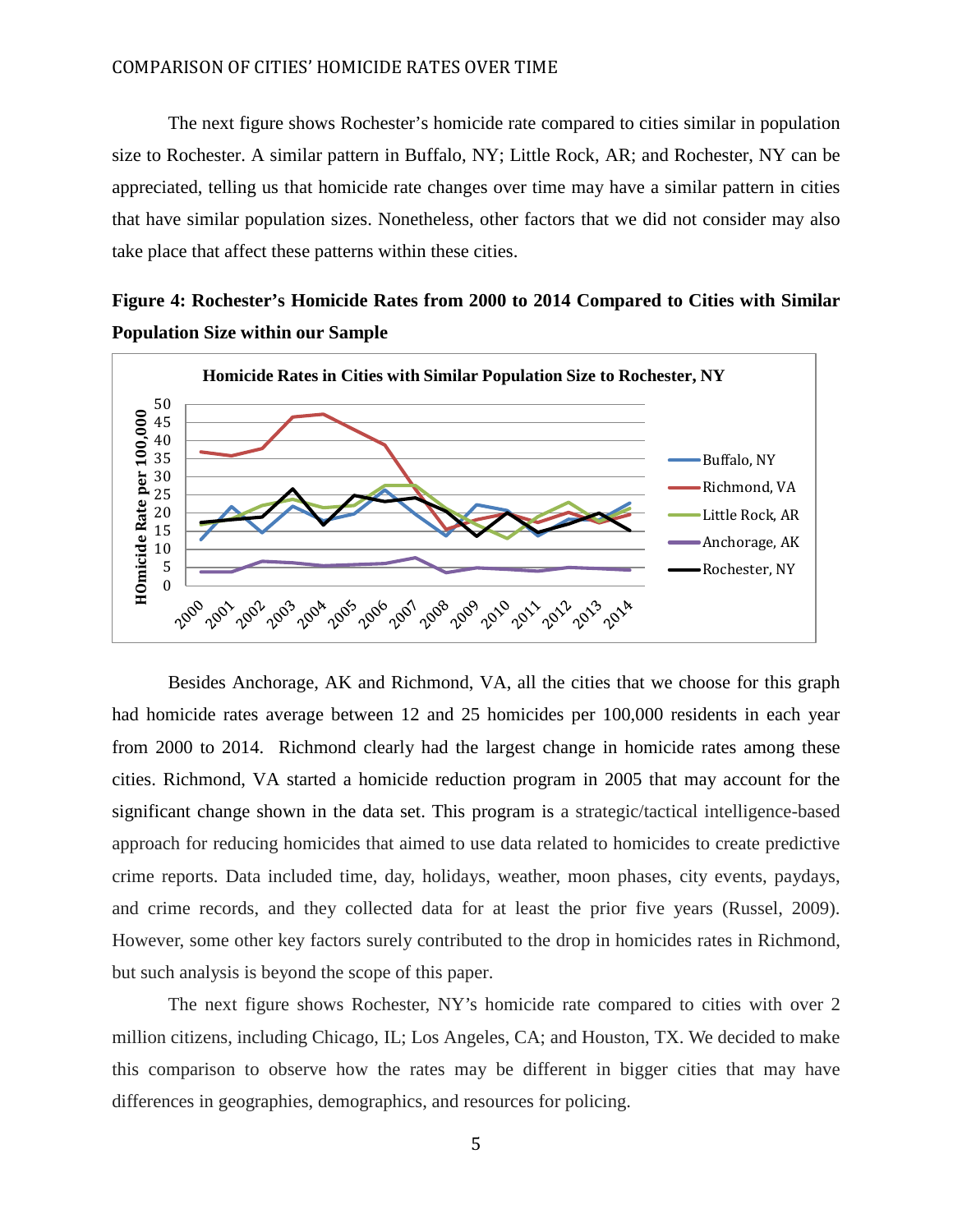



Rochester's homicide rates seem to be slightly higher than all the cities used for this comparison. The reason may be that bigger cities often include suburban-like areas within their borders as well as corporate business districts, where homicides are not usually common, lowering the overall city's homicide rate. However, Rochester, NY has a high proportion of high-crime areas compared to these larger cities, creating a much higher rate for the city overall. Many other factors are likely to affect these numbers in larger cities, but more research would be needed to examine which ones are significant.

It is also important to note that the 2001 peak in New York, NY is due to the terrorist attacks on September 11, 2001. The approximate number of homicides without including this incident is about 495, or 6.2 homicides per 100,000 for that year, which is similar to other years in the sample for New York City.

There appears to be a drop in Chicago's homicide rates between 2003 and 2004. Chicago, IL implemented Violence Reduction Initiatives in 2003 which had as key components intelligence-led policing, sharing information, and crime prevention tactics The Chicago police department claims that their initiatives have resulted in a raw number of less than 500 since 1964, although we did not conduct further research on the topic (Chicago Police Department, n.d.). However, it definitely should be consider one of the factors that may explain the drop shown in data from 22.6% to 16.7%, but many other factors may have also had a role.

The 2006 peak in homicides in Houston, TX may be caused by increased levels of violence among evacuees from the Katrina disaster, which had place within the days of August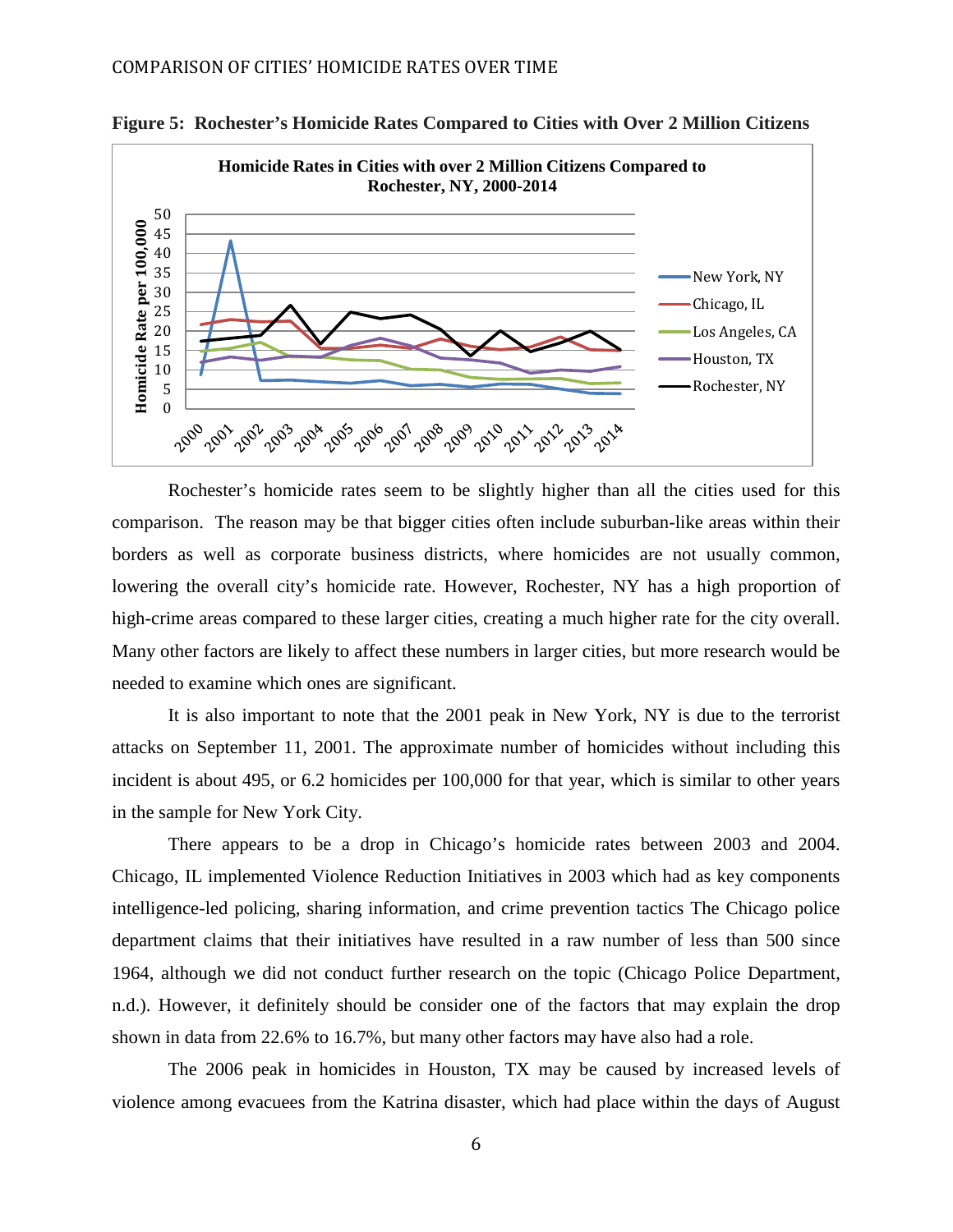23<sup>th</sup> and August 30<sup>th</sup> from 2005. Almost 250,000 refugees from Louisiana came to Houston after the Katrina disaster (Moreno, 2006). It is not clear whether the evacuees are included in the population counts, so if there were more uncounted people in the city and more violence, then this would raise the homicide rate in Houston.

Figure 6 shows the percent change in homicide rates for each of our sample cities between 2000 and 2014. We calculated the percent change by subtracting each city's 2000-2003 average homicide rate from its 2011-2014 average. A range of three years for the start and end dates was used to decrease the influence of any one year, if that year happened to have an unusually high or low rate of homicide. This calculation was done to appreciate how the cities have improved or decreased their performance regarding homicide control.

| <b>City</b>          | <b>Percent Change</b> | <b>Average</b> |
|----------------------|-----------------------|----------------|
| New York, NY         | $-78%$                | 8.7            |
| Washington, DC       | $-64%$                | 29.6           |
| Los Angeles, CA      | $-56%$                | 10.9           |
| Richmond, VA         | $-48%$                | 29.4           |
| Atlanta, GA          | $-44%$                | 23.9           |
| Dallas, TX           | $-41%$                | 14.9           |
| Seattle, WA          | $-31%$                | 4.3            |
| Chicago, IL          | $-27%$                | 17.8           |
| Boston, MA           | $-18%$                | 9.7            |
| New Orleans, LA      | $-5%$                 | 49.8           |
| Rochester, NY        | $-4%$                 | 19.4           |
| Anchorage, AK        | $-2%$                 | 5.1            |
| Colorado Springs, CO | 6%                    | 4.9            |
| Syracuse, NY         | 6%                    | 12.2           |
| Newark, NJ           | 8%                    | 29.8           |
| St. Louis, MO        | 12%                   | 37.7           |
| Detroit, MI          | 17%                   | 42.6           |
| Buffalo, NY          | 21%                   | 19.0           |
| Pittsburgh, PA       | 27%                   | 16.4           |
| Cleveland, OH        | 36%                   | 18.1           |

**Figure 6: Average Homicide Rates and Percent Change for Sample Cities, 2000-2014**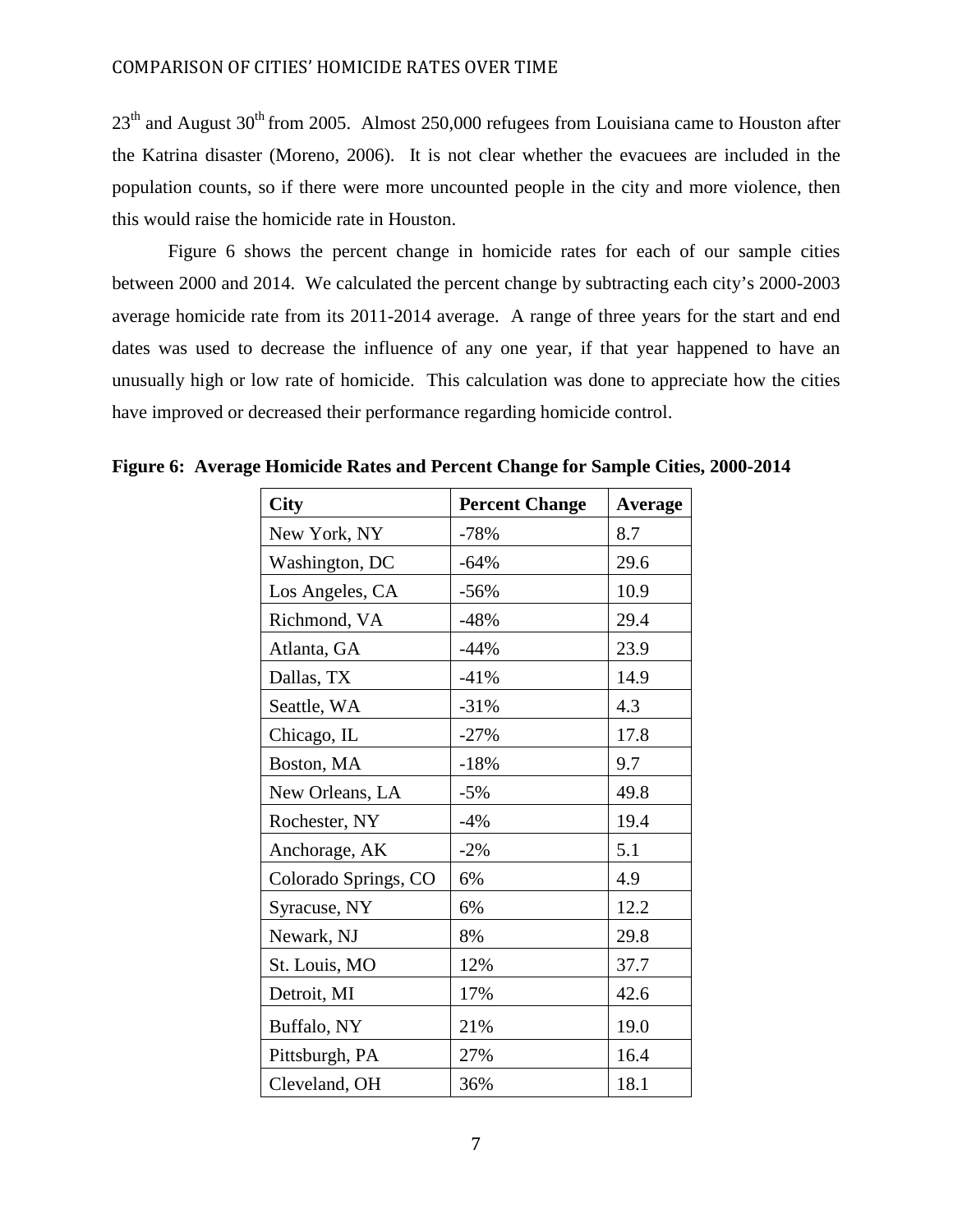The city with the largest decrease in homicides shown by the table is New York, NY, but the percent change is strongly influenced by the 2001 peak resulting from 9/11. Next on the list is Washington D.C., which experienced a 64% reduction in their homicide rates during this time.

Rochester, NY only shows a small decrease in its homicide rates. Other cities have experienced increases in their homicide rates. The city in our sample with the largest increase is Cleveland, OH with a 36% of increase in their homicide rate.

Lastly, we compared Rochester, NY's homicide rates to that of some of the bigger cities in Canada, shown in Figure 7.



**Figure 7: Rochester, NY's Homicide Rates compared to Canadian Cities**

The U.S. in general has unusually high homicide rates compared to other Western countries. Canada consistently has lower homicide rates than the U.S. Canada differs from the U.S. in many potentially-relevant ways, including welfare policies, gun policies, and overall culture. Nonetheless, it happens to be a neighbor of the U.S. If they are able to have such low homicides rates, it must be possible in the U.S., and our goal should be to be able to reach that level too, perhaps by emulating some policies used in Canada or other countries. We encourage the research and implementation of initiatives that fit the needs of American populations and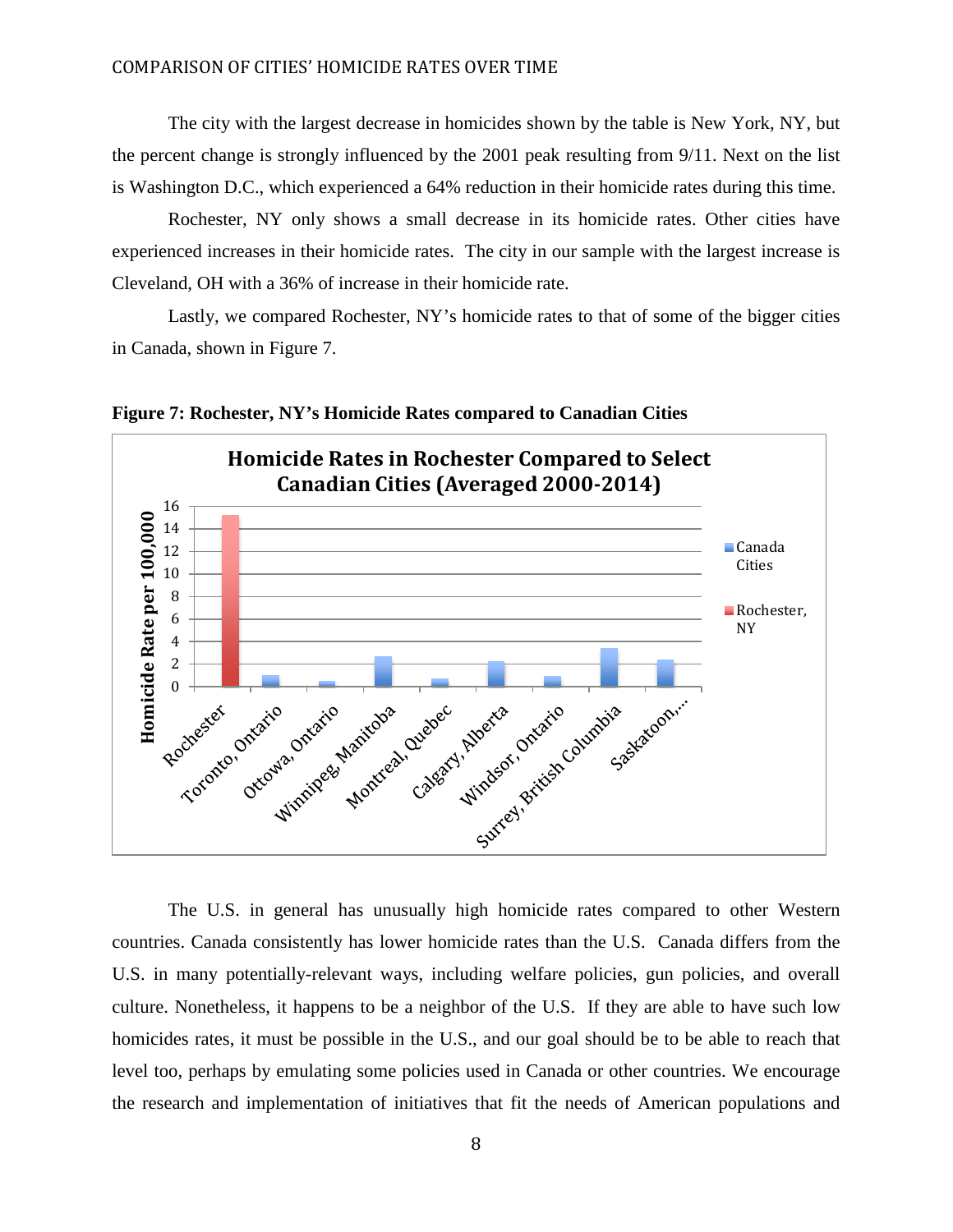demographics to help to reach the goal of having low rates both as an overall country and in every single city.

To summarize, the main purpose of this paper is to examine the most recent homicide rates across many cities and understand the basic changes and patterns over time. We focus on comparing Rochester to other cities to examine whether Rochester's changes in homicide rates is similar or different to changes in other cities. We showed the pattern of how homicide rates have changed from 2000 to 2014 for our sample of cities on average compared to Rochester and the national average. It is well-known that higher rates of poverty often correlate to higher homicide rates, but it is unlikely that changes in the Rochester's homicide rates can be attributed to changes in the poverty level. If anything, Rochester's poverty rates have increased while the homicide rates have decreased.

The changes in Rochester's homicide rates have a similar pattern to that of Buffalo, NY and Little Rock, AR, two cities with similar population size to Rochester. Other cities with similar population sizes, however, had either consistently lower homicide rates (Anchorage, AK) or a significant decrease in homicides (Richmond, VA). Rochester's homicide rates are generally higher than all the cities with larger populations in our sample. However, Rochester, NY has a high proportion of high-crime areas compared to these larger cities, creating a much higher rate.

 It is evident, however, that some cities have achieved significant reductions in homicide rates between 2000 and 2014, while others have seen increases in homicide rates; Rochester's rates have not changed very much over that time.

This paper encounters some if not many limitations regarding to the reasons why some patterns are appreciated. We did not attempt to include all the possibilities as to why changes in homicide rates may have occurred, and we did not do an extensive research in each of the cities. Therefore, conclusions can only be tentatively drawn, and more research is needed to look into the other possibilities for the changes.

For next steps regarding to this project, we may look into why some cities have had significant reductions in homicide rates to understand what they did, if anything, to have the rates that they are currently having. We could also examine how this information may correlate with the demographics and other important factors and see how that compares to Rochester, NY. The ultimate goal would be to add to local knowledge about what Rochester could do to reduce its homicide rates, building on the successes of other cities.

9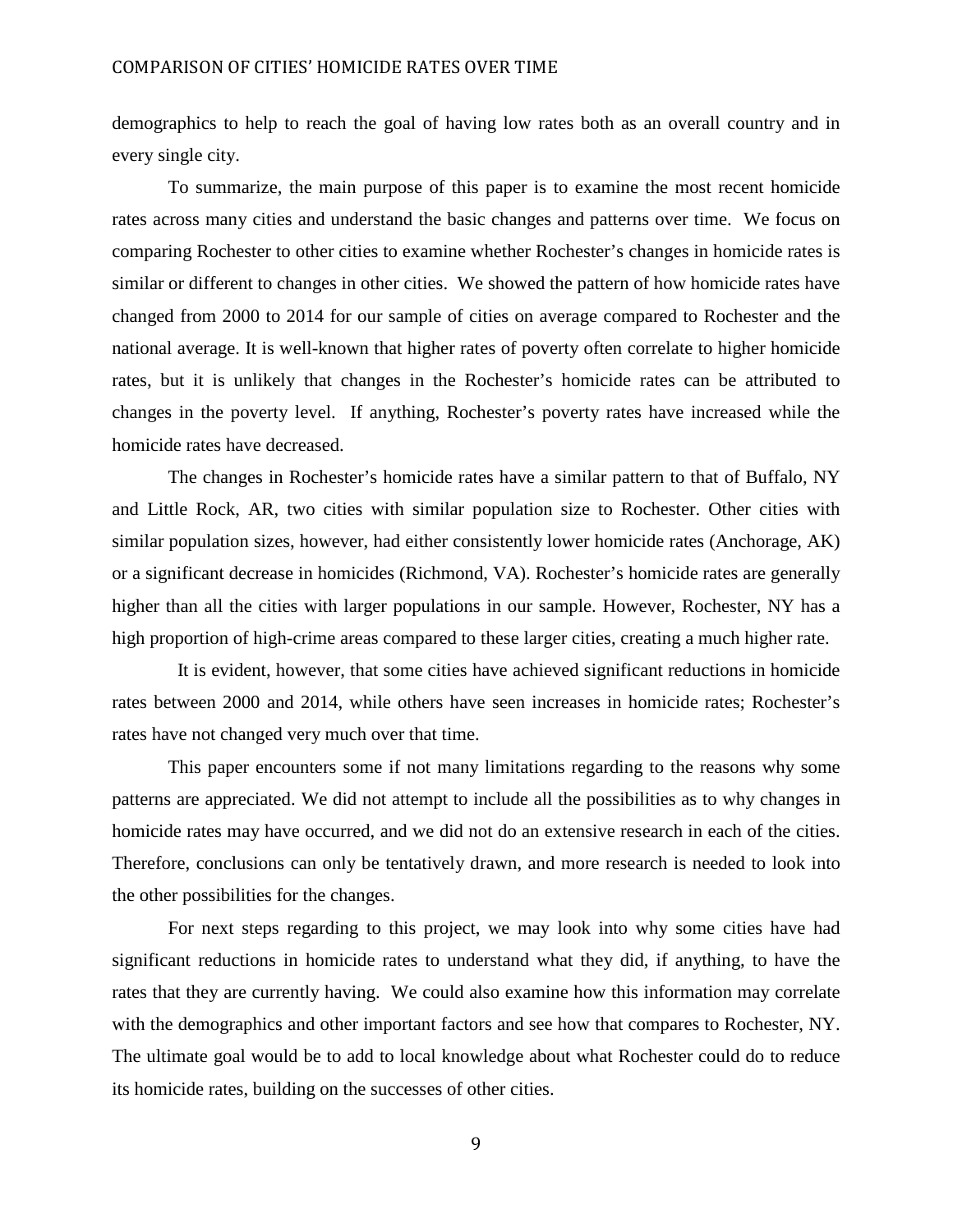#### References

- Abouhalkah, Y. (2015, January 1). In Missouri's two bloody cities, St. Louis swamped Kansas City in 2014 murders. *The Kansas City Star.* Retrieved from: [http://www.kansascity.com/](http://www.kansascity.com/%20opinion/opn-columns-blogs/yael-t-abouhalkah/%20article5312028.html)  [opinion/opn-columns-blogs/yael-t-abouhalkah/ article5312028.html](http://www.kansascity.com/%20opinion/opn-columns-blogs/yael-t-abouhalkah/%20article5312028.html)
- Allen, E. (2015, January 19). Teamwork cited in Mass. State police solving oh homicides*. The Boston Globe*. Retrieved from: http://www.bostonglobe.com/metro/2015/01/18/mass-statepolice-solved-nearly-percent-homicidesinvestigated/zkrV50GOWsZ2JEk9iUxp0I/story.htm
- Atlanta Police Department (n.d.). *Crime Statistics: Zone 5 Alerts.* Retrieved from: <http://www.atlantapd.org/Zone5.aspx>
- Buffalo police Department (n.d.). *2014 Homicides.* Retrieved from: http://www.bpdny .org/Home/Statistics/2014Homicides
- Catrow, R. (2014, December 22). Richmond homicides in 2014*. RVANews.com.* Retrieved from: https://www.google.com/fusiontables/data?docid=1KO8O7GWAGk1wZJePvV3OhWF0P9A KZhgHGDj0GcA#rows:id=1
- Chicago Police Department. (n.d.) Making Chicago the safest big city in America. Crime Reduction Initiatives: 2003-2007. *Chicago Police Department, Research and development Division.*  Retrieved from: https://portal.chicagopolice.org/portal/page/portal/ClearPath/ News/Statistical%20Reports/Other%20Reports/MakingChicagoSafe.pdf
- Disis, J., Evans, T. & Guerra, K. (2015, January 8). 2014 Indianapolis homicide count is highest in 8 years. *INDY Star: A Gannet Company.* Retrieved from: [http://www.indystar.com/story](http://www.indystar.com/story%20/news/crime/2015/01/01/2014-homicides-top-%20last-years/%2021069779/)  [/news/crime/2015/01/01/2014-homicides-top-](http://www.indystar.com/story%20/news/crime/2015/01/01/2014-homicides-top-%20last-years/%2021069779/) last-years/ 21069779/
- Exner, R. (2015, January 17). Details for 150 shooting deaths in Cuyahoga County in 2014. *Cleveland, OH*. Retrieved from: [http://www.cleveland.com/datacentral/index.ssf/](http://www.cleveland.com/datacentral/index.ssf/%20%202015/01/details_for_150_shootings_deat.html)  [2015/01/details\\_for\\_150\\_shootings\\_deat.html](http://www.cleveland.com/datacentral/index.ssf/%20%202015/01/details_for_150_shootings_deat.html)
- Gayla, A. (2015, January 1). LMPD: Louisville homicide rate went up in 2014*. WLKY: Live. Local. Late Breaking.* Retrieved from: http://www.wlky.com/news/LMPD-Louisville-homiciderate-went-up-in-2014/30491302
- Goggans, L. (2015, January 3). Memphis homicide rate increases in 2014*. Memphis Flyer: News Blog.* Retrieved from: www.memphisflyer.com/NewsBlog/archives/2015/01/03/memphishomicide-rate-increases-in-2014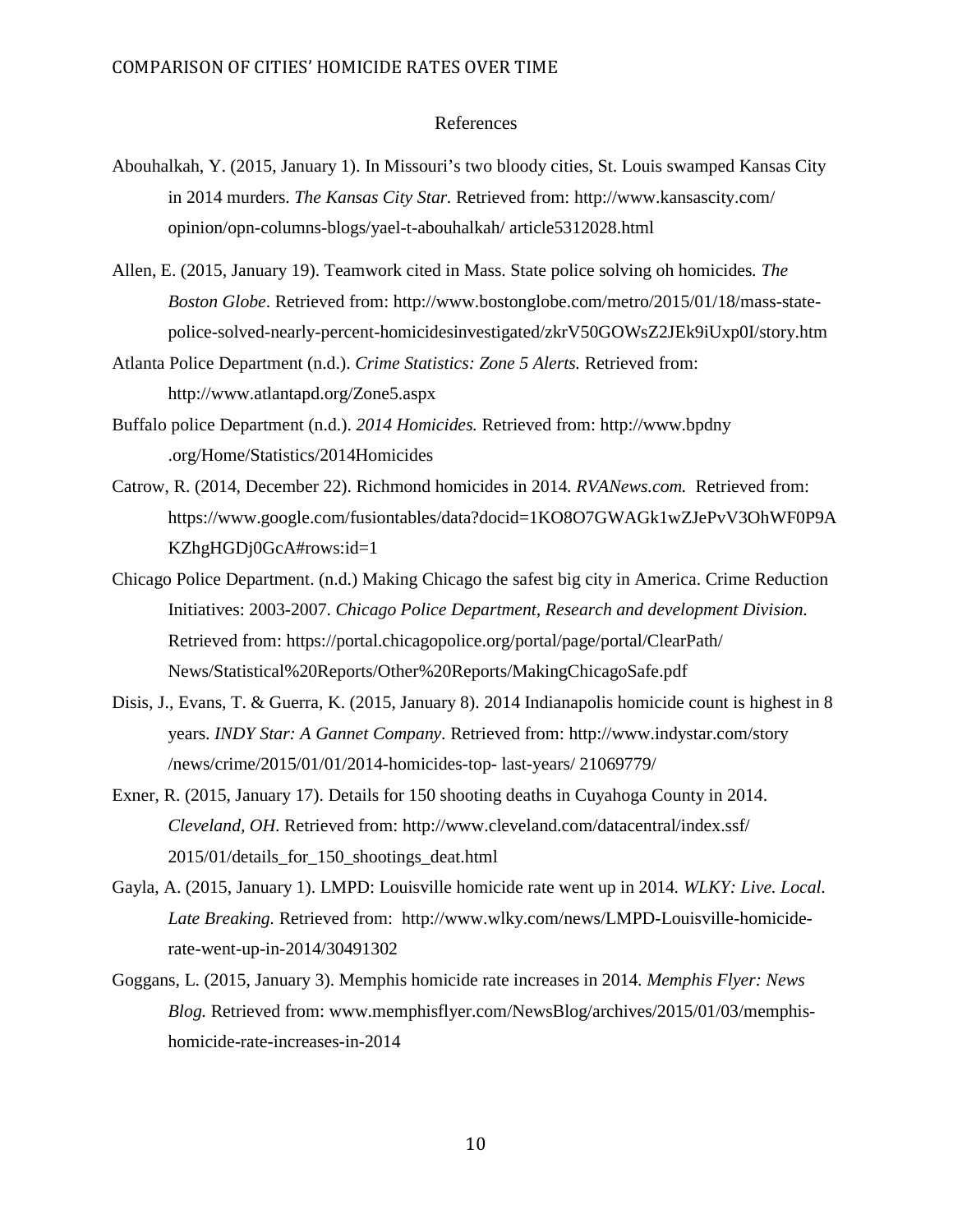- Goodman, D. (2014, December 31). Murders in New York drop to a record low, but officers aren't celebrating. *The New York Times.* Retrieved from: [http://www.nytimes.com/2015/](http://www.nytimes.com/2015/01/01/)   $01/01/ny$  $01/01/ny$ region/new-york-city-murders-fall-but-the-police-arent-celebrating.html?  $r=0$
- Hallman, T. (2015, January 7). Dallas murder rate falls to lowest point since 1930*. The Dallas Morning News.* Retrieved from:<http://www.dallasnews.com/news/crime/headlines/2015> 0107-dallas-murder-rate-lowest-since-1930-police-say.ece
- Harding, M. (2014, December 31). More murdered in Pittsburgh in 2014 than any of previous 5 years. *TribLive.com.* Retrieved from: http://triblive.com/news/allegheny/7390773-74/policezappala-homicides?showmobile=false#axzz3NaaV0cKQ
- Hobbs, Stephen. (2015, January 19). Homicides solve rates drop. *The Denver Post: Denver and the West.* Retrieved from: [http://www.denverpost.com/news/ci\\_27346880/homicides-solve-rates](http://www.denverpost.com/news/ci_27346880/homicides-solve-rates-drop)[drop](http://www.denverpost.com/news/ci_27346880/homicides-solve-rates-drop)
- Ivers, D. (2015, January 01). Declines in Newark, Camden drive N.J. homicides to 5-year low in 2014. *NJ: True Jersey.* Retrieved from: [http://www.nj.com/news/index.ssf/2015/01/declines](http://www.nj.com/news/index.ssf/2015/01/declines%20_in_newark_camden_drive_nj_homicides_down_15_percent_in_2014.html)  [\\_in\\_newark\\_camden\\_drive\\_nj\\_homicides\\_down\\_15\\_percent\\_in\\_2014.html](http://www.nj.com/news/index.ssf/2015/01/declines%20_in_newark_camden_drive_nj_homicides_down_15_percent_in_2014.html)
- Maden, J. (2015, January 1). Lexington ends 2014 with 18 homicides; six are unresolved. *Kentucky.com.* Retrieved from: [http://www.kentucky.com/2015/01/01/3620401/lexington](http://www.kentucky.com/2015/01/01/3620401/lexington-finishes-2014-with-18.html)[finishes-2014-with-18.html](http://www.kentucky.com/2015/01/01/3620401/lexington-finishes-2014-with-18.html)
- Manley, M. (2015, January 2). Crosses removed as LR crime count starts over for 2015. *Arkansas Matters.com.* Retrieved from:<http://www.arkansasmatters.com/story/d/story> /crossesremoved-as-lr-crime-count-starts-over-for/32387/srH3Sf2R\_EaKzxny01nwcw
- Martin, N. (2015, January 6). New Orleans murders down in 2014, but violent crime on the rise. *The Times-Picayune*. Retrieved from:<http://www.nola.com/crime/index.ssf/2015/01/> new\_orleans\_murders\_down\_in\_20.html
- Metropolitan Police Department (n.d.). District crime data at a glance: Homicide count*. DC.gov.* Retrieved from:<http://mpdc.dc.gov/page/district-crime-data-glance>
- Nease, K. (2015, January 3). Ottawa 2014 homicide low despite record-high shootings. *CBC News.*  Retrieved from: [http://www.cbc.ca/news/canada/ottawa/ottawa-2014-homicides-low](http://www.cbc.ca/news/canada/ottawa/ottawa-2014-homicides-low-despite-record-high-shootings-1.2849449)[despite-record-high-shootings-1.2849449](http://www.cbc.ca/news/canada/ottawa/ottawa-2014-homicides-low-despite-record-high-shootings-1.2849449)
- NY Databases (n.d.) Rochester Homicide. *Democrat & Chronicle*. Retrieved from: [http://rocdo](http://rocdo/) cs.democratandchronicle.com/map/rochester-homicides
- Russel, B. (2009). Homicide reduction in Richmond, Virginia: A strategic/tactical intelligence based approach for reducing homicides. Focus years 2005 through 2008. *Richmond Police*